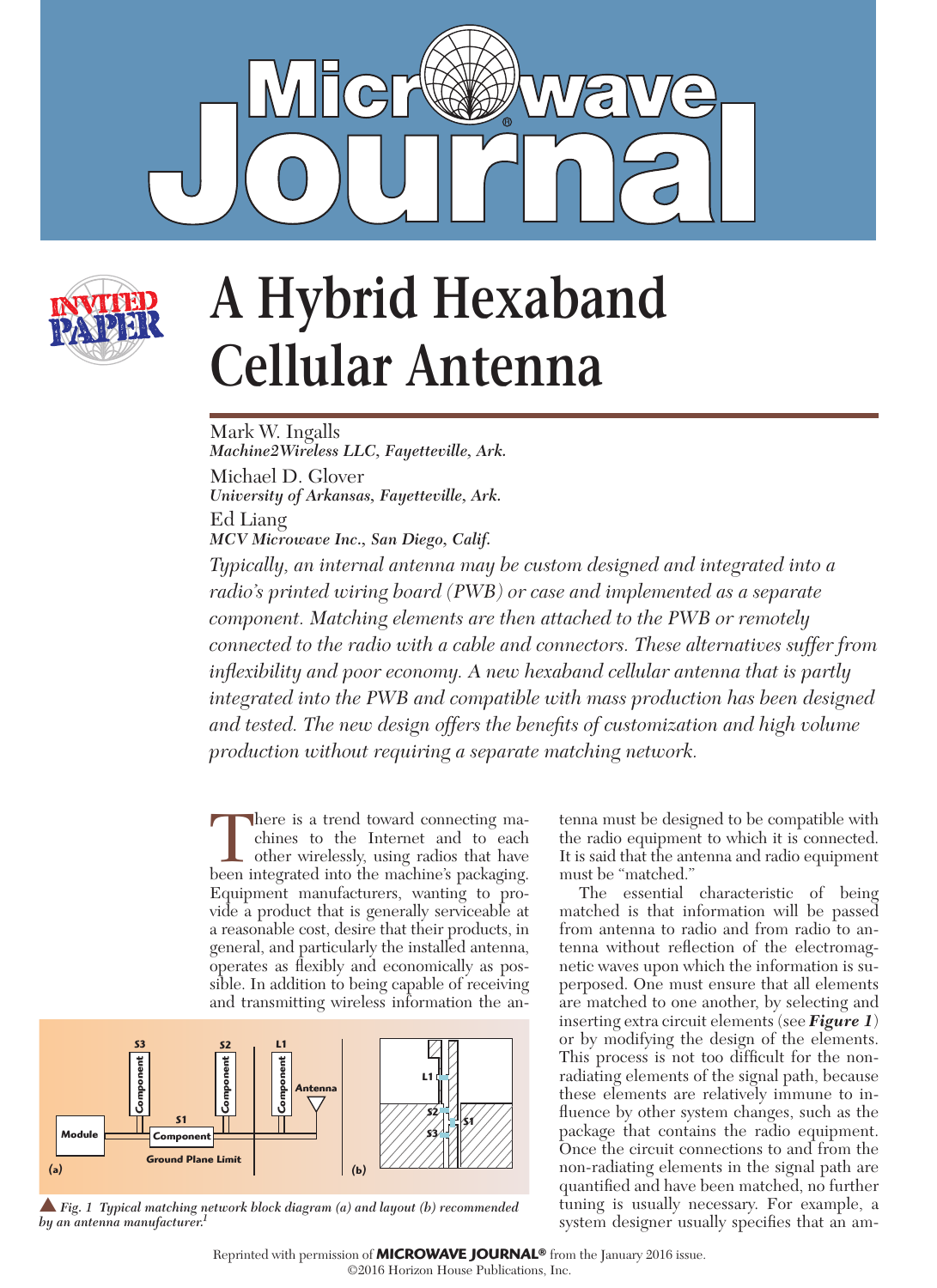# **TechnicalFeature**



**Fig. 2** Antenna integrated into the pack*age.2*



s *Fig. 3 Discrete antenna mounted to a PWB.3*

plifier, filter, switch, mixer, connectors, cables and other elements all match when incorporated into a system. The vendors of these elements are able to provide these components to many system designers for integration into different systems, as long as the system matching requirements are similarly defined.

However this is not necessarily the case with the antenna. The antenna, by virtue of its unique role in the transmission and reception of information-bearing waves, is susceptible to the influence of local but non-connected elements, such as the package that contains the antenna or the PWB that supports other system components. One way to deal with this problem is to place the antenna far away from anything that might influence its characteristics and connect it to the radio with a cable. Another approach is for the antenna manufacturer to precisely define the characteristics of the package that houses the antenna. Unfortunately, forcing these definitions on the equipment manufactures is not "flexible." A third way to deal with the influence of non-connected elements on the antenna is to custom tune the antenna for each situation



 $\blacktriangle$  Fig. 4 Discrete antenna connected to the PWB with a pigtail.<sup>4</sup>



s *Fig. 5 Proposed design is a composite of a tunable, low cost, integrated portion and an efficiently radiating mass-produced portion.*

— every possible style of packaging, for example. This requires designing different antennas for different packages, which is not economical unless the radio equipment will be manufactured in large quantities.

There is a need for an antenna that is customizable to a particular installation at minimum cost and without the need for additional matching elements to be purchased and installed into the radio. An antenna may be incorporated into a packaged radio by integrating it into either the PWB or the radio package (see *Figure 2*). In this instance, the antenna cost is low because the PWB and package have to be manufactured anyway. But the antenna's performance may be compromised because the materials used to manufacture the PWB or package are not suited to the requirements of the antenna design. The main drawback is that the cost of custom designing an integrated antenna is high. Another approach is to design the antenna as a discrete element that is attached or connected to the PWB (see *Figure 3*). This usually results in better performance at higher cost. The antenna cost is slightly higher, and it typically requires a custom matching network which contributes to the total manufacturing cost of the antenna. The design cost is lower but now includes the matching network. A third option to incorporate an antenna into a packaged radio is by providing a short "pigtail" with the antenna (see *Figure 4*). This method allows the antenna to be placed away from

the PWB, allowing more design flexibility; however, the cost of the pigtail, a board connector and the inevitable matching network contribute to the antenna cost.

#### **MULTIBAND HYBRID DESIGN**

In the proposed design, some of the antenna's radiating functionality is designed into the PWB, with the remainder designed into a mass-produced element that is attached to the PWB during radio assembly. The radiating functionality is shared between an integrated, customized PWB and the mass-produced portion — a composite of the two.

Prior designs divided the antenna into a PWB portion that operates in one sub-band and an attached portion that operates in another subband, i.e., in an uncooperative manner. With this design approach, both the PWB and the attached portion operate cooperatively over the entire frequency range of the design. Tuning is still required for the antenna to be matched to the packaged radio, yet all the needed tuning features are incorporated into the "free" PWB portion (see *Figure 5*). The PWB may be tuned at one or more separate locations for optimum matching, while the attached portion is designed to be economically mass produced while providing the improved performance associated with the discrete antennas of prior art. The hexaband embodiment is able to work in a variety of packaged cellular radios because it is a composite of a mass-produced portion that radiates efficiently, like the